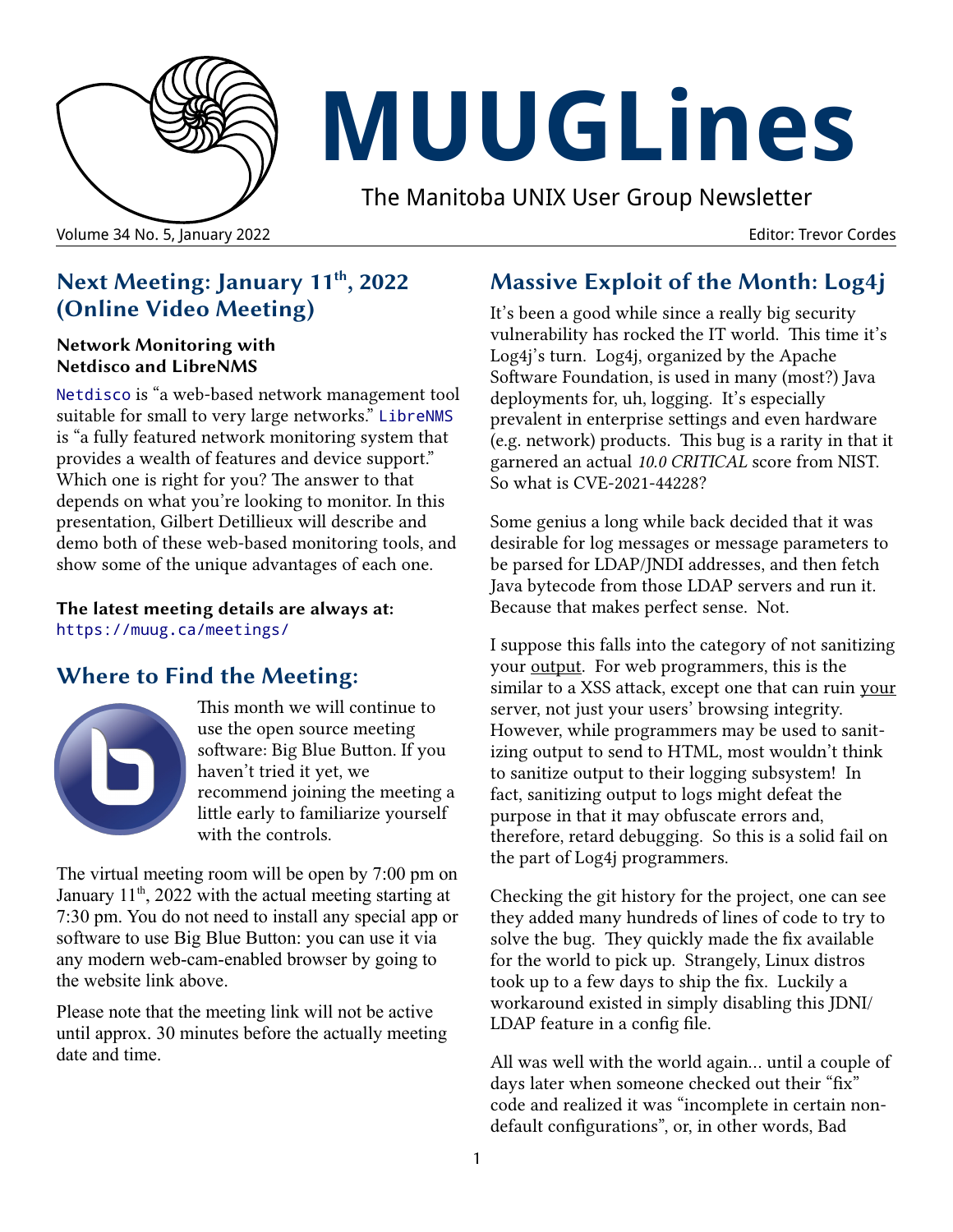Things could still happen. They initially thought these new Bad Things were limited to DoS attacks. But other people quickly realized malign "code execution" was still a thing and they upped this second CVE-2021-45046's score to 9.0 from 3.7.

This time the Log4j programmers said  $\omega$ <sup>\*</sup>%\$ it and just yanked all of this JNDI cruft out of the main product and are moving it to a module that no sane person will ever touch again. (Now, do Java… Kidding!)

Ralph Goers of the ASF said "dealing with [this bug] has shown the JNDI has significant security issues". Ya think?

[https://uefi.io/second-log4j-vulnerability](https://uefi.io/second-log4j-vulnerability-cve-2021-45046-discovered-new-patch-released/)[cve-2021-45046-discovered-new-patch](https://uefi.io/second-log4j-vulnerability-cve-2021-45046-discovered-new-patch-released/)[released/](https://uefi.io/second-log4j-vulnerability-cve-2021-45046-discovered-new-patch-released/)

## **Solid Snake-Oil Disks**

Tom's Hardware recently published an article about an SSD specifically designed for audiophiles. The manufacturer claims the drive gives audio "a special natural feeling, it becomes more smooth and calm, the thickness is slightly increased".

The article authors are (obviously) dubious, considering the fact that an SSD in no way can impact the subjective audio experience, assuming it is delivering the bits in time to the rest of the computer. If your cheap SSD is delivering the wrong 0's and 1's to your CPU and audio card, you have bigger problems than "powerless", "flattened" sound! (h/t Kevin)

[https://www.tomshardware.com/amp/news/nvme](https://www.tomshardware.com/amp/news/nvme-ssd-for-audiophiles)[ssd-for-audiophiles](https://www.tomshardware.com/amp/news/nvme-ssd-for-audiophiles)

#### **Dot Matrix Music**

At a recent MUUG monthly video meeting Adam Thompson brought up a favourite esoteric audio CD release of ours: *Sypmhony #1 For Dot Matrix Printers*, by *[The User]*, released on obscure Dutch label *Staalplaat* in 1999. This is a release that should be owned by every self-styled nerd old enough to have lived through the dot matrix era.

The 16 "songs" are all brief, from 4 seconds to close to 3 minutes (on a 3" mini CD), all with wacky titles (only found in the data region of the CD) like *Login*, *New Existential Clause*, and *Random Telecom*.

Yes, all the songs are simply ASCII files played through numerous, old, synchronized dot matrix printers. Yes, they sound pretty much as you'd expect. However, some neat effects are achieved and you are



encouraged to try to guess what characters are being printer in the quieter sections (I swear that's a comma…).

The album was met with so much critical acclaim that *[The User]* released a second symphony, with the incredibly different, imaginative and unexpected title of *Symphony #2 For Dot Matrix Printers*. This second release includes "remixes from Symphony #1 and new material". It also gets a domestic release on *Asphodel* in addition to *Staalplaat*. A sample track title is *.^.^%^%^%*, which I'm guessing is part of the sequence of characters being "played".



*[The User]* is, strangely enough, a duo from Montreal. They even have a third release, *Abandon*, which abandons the printers and dives into an old grain elevator in Montreal to produce strange sounds with

crazy acoustics caused by the novel setting. One reviewer says it has "absolutely bowel quaking bass tones" providing "vacant fulfillment". Indeed!

[https://www.discogs.com/artist/19885-The-](https://www.discogs.com/artist/19885-The-User)[User](https://www.discogs.com/artist/19885-The-User)

<http://www.undefine.ca/en/artists/the-user/>

#### **Intel Wants SDSi In Linux**

Software Defined Silicon (SDSi) is gaining mainstream attention lately. It allows chip makers to turn on various advanced bells and whistles in hardware on demand; such as when you give them a lot of extra money. Big Iron has been doing this for a long time. The idea is you achieve economies of scale by shipping just one (or a few) products and then turning on/off features post-delivery. Imagine Intel having to make only one physical i7 CPU and then having each one morph into the desired SKU simply with a software-delivered code.

Recently, Intel submitted code into the Linux kernel to enable SDSi. Some people have been leery as the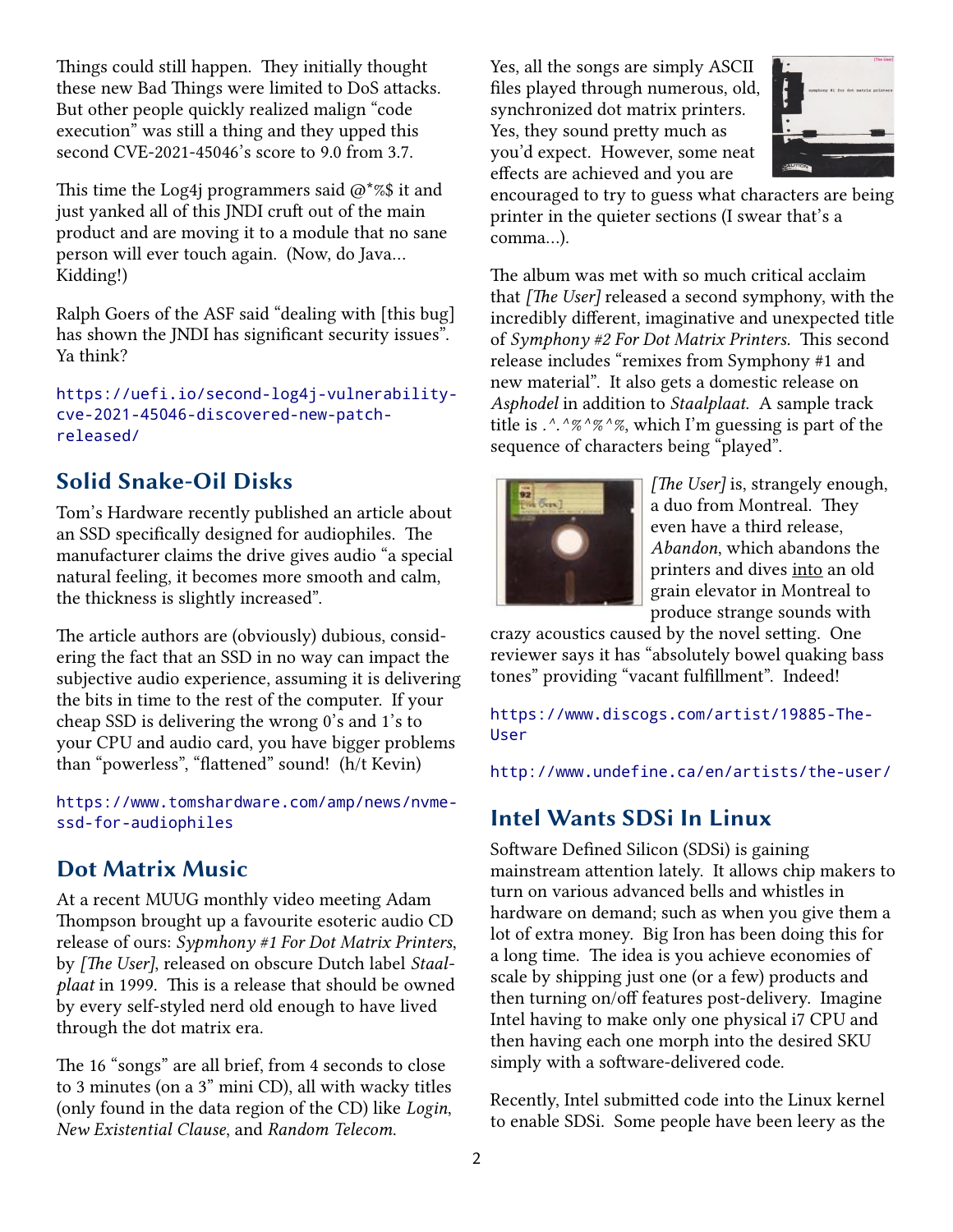code is fairly opaque and is not really testable because no applicable hardware yet exists. If such products are released in the future, expect hackers to go nuts cracking it so they can turn their \$100 Celerons into \$1000 i9s for free.

[https://www.theregister.com/2021/12/13/](https://www.theregister.com/2021/12/13/chipzillas_mystery_linux_muckabout_is/) [chipzillas\\_mystery\\_linux\\_muckabout\\_is/](https://www.theregister.com/2021/12/13/chipzillas_mystery_linux_muckabout_is/)

#### **CentOS 8 EOL**

Thanks Red Hat! Boy are we glad you took over CentOS! Yes, CentOS 8 has been relegated to End Of Life status as of December  $31<sup>st</sup>$ , meaning you must migrate off it by yesterday; or preferably sooner. They only shortened its lifespan by, oh, seven years, as the originally announced EOL date was 2029.

Luckily Red Hat has told us it has come up with *CentOS Stream* to replace it, but strangely have also told us not to use it as an alternative to CentOS. So what do they want CentOS users to migrate to? *RHEL* of course! Thanks for playin', now start payin'.

It looks like new(ish)comer *Rocky Linux* might be winning the battle of the CentOS replacements. Rocky now provides a handy tool called *migrate2rocky* to convert your CentOS 8 installations into Rocky. Give it a try and let your fellow MUUGers know how it went! Backup first!

Of course, your editor still suggests Fedora is an even better replacement, as long as you can handle the rolling-esque 6-month upgrade cycle. If you stay 1 to 1.5 versions behind (i.e. the 6 months before the EOL) you should avoid most of the bleeding edge bugs. Contrary to popular belief, you can run and administer the latest Fedora just like it's CentOS 5; well, CentOS 5 with systemd and dnf. You are not forced to use Fedora Modular, NetworkManager, Wayland or any other of the newer "features": it all can be disabled and removed quite easily.

#### [https://9to5linux.com/centos-linux-8](https://9to5linux.com/centos-linux-8-reached-end-of-life-its-time-to-migrate-to-an-alternative-os) [reached-end-of-life-its-time-to-migrate-to](https://9to5linux.com/centos-linux-8-reached-end-of-life-its-time-to-migrate-to-an-alternative-os)[an-alternative-os](https://9to5linux.com/centos-linux-8-reached-end-of-life-its-time-to-migrate-to-an-alternative-os)

#### **MX Linux 21 Wins Fosspost 2021**

News site fosspost.org has chosen MX Linux 21 as the "Best Linux Distro of 2021". Of course, that is a subjective choice, and fosspost appears to be coming at it from the perspective of novice and/or ex-Windows users.

*Combining hardware support, low resources consumption and huge number of utility apps and deep functionality options… It all creates a wonderful Linux distribution for the average user. MX Linux 21 is one of the best Linux distributions out there to try, and we recommend any new user thinking of switching to Linux from Windows to test it out.*

MX combined antiX and MEPIS; in fact, the "M" in MX comes from MEPIS and the "X" from antiX. It is based on Debian 11. It's very capable on older hardware (from its antiX roots) and does not use systemd by default (though it is supported).

[https://fosspost.org/mx-linux-21-review](https://fosspost.org/mx-linux-21-review-best-distribution-2021/)[best-distribution-2021/](https://fosspost.org/mx-linux-21-review-best-distribution-2021/)

#### **Canada Feds Tracking Your Phone**

Ontario's former privacy commissioner has sounded the alarm that PHAC, a Canadian federal government agency, has admitted using "celltower/operator location data" to track the location and movements of masses of Canadians throughout the pandemic.

Reading between the lines, it would appear they are using cell tower data (like tower triangulation) that would operate independently of GPS or "location services" on your phone. That would mean that all phones are vulnerable even if they have location services and/or GPS disabled. Neither would an app be required. It was done without any customer consent or notification, and with no option to opt out.

On December 16<sup>th</sup>, 2021, PHAC issued a Research for Proposal for a contractor to basically continue this tracking. PHAC claims the data is "de-identified" and does not "collect any individual mobility data".

PHAC released a statement saying: